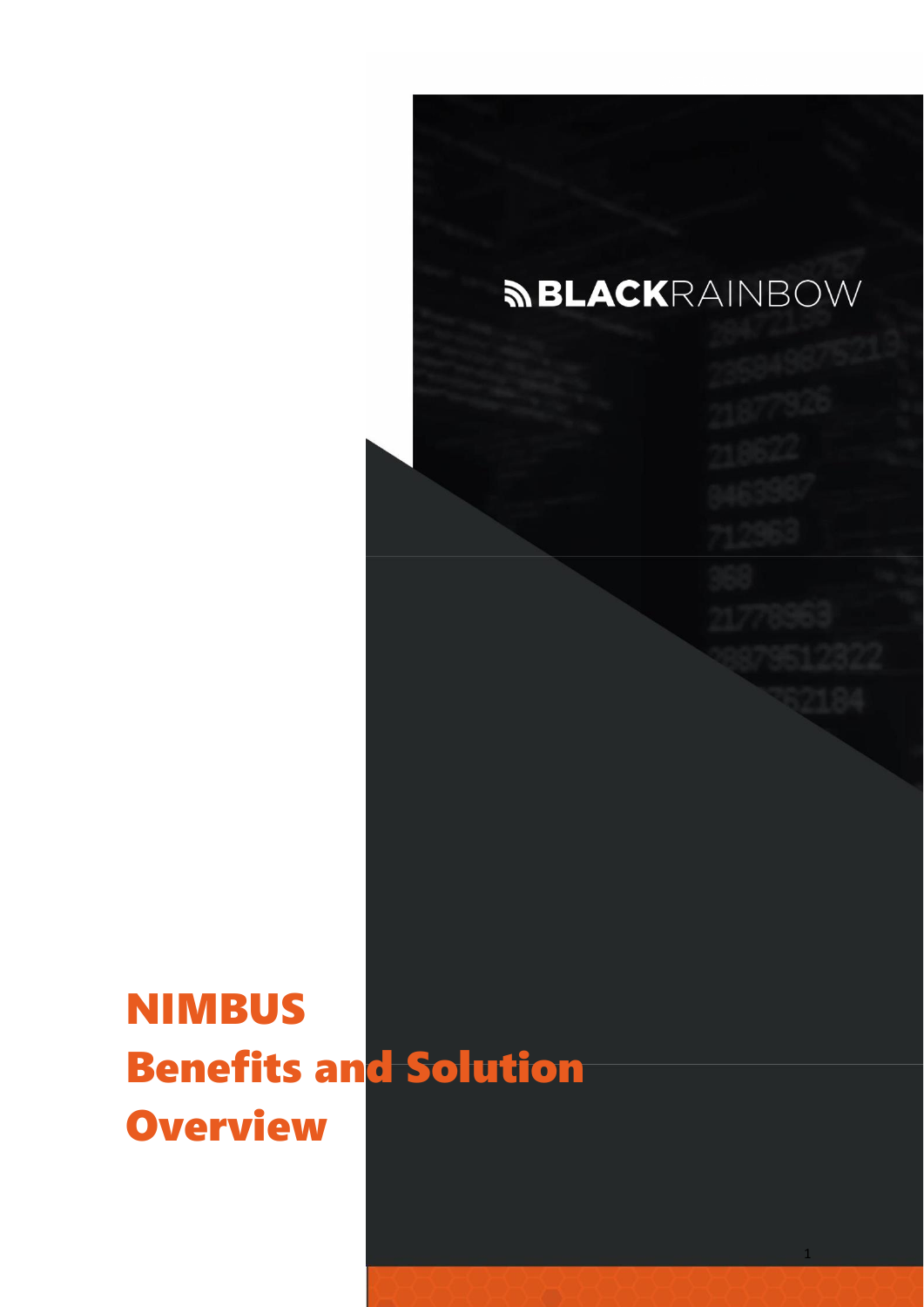## *MBLACKRAINBOW* —

### BENEFITS OF NIMBUS

To follow are some of the transformational benefits to be achieved through the implementation of NIMBUS:

| <b>Cost Savings</b>                | Working with different Laboratories across the globe shows that<br>NIMBUS can eliminate up to 40% of the administration time spent on<br>cases, this translates into direct cost savings through the reduction of<br>overtime, reduction in case backlogs and reduction in rework due to<br>errors. This is achieved through the automation of tasks, which<br>significantly and immediately reduces human errors and delays. |
|------------------------------------|-------------------------------------------------------------------------------------------------------------------------------------------------------------------------------------------------------------------------------------------------------------------------------------------------------------------------------------------------------------------------------------------------------------------------------|
|                                    | Key benefits: Driving efficiency, reducing back logs, giving<br>back Time to the investigator, reducing costs through effective<br>license usage                                                                                                                                                                                                                                                                              |
| <b>Infrastructure Optimization</b> | NIMBUS can squeeze the most out of your existing investment in<br>your hardware and software by working it 24 hours a day and seven<br>days a week instead of the typical 8 hours and five days per week.<br>This is a huge 400% increase in the throughput without any<br>additional investment in people or infrastructure.                                                                                                 |
|                                    | Should your Operations be facing a large backlog or an unusually<br>large set of projects, the adoption of NIMBUS with its ability to<br>queue, execute and monitor the processing of lists of projects in<br>series and parallel according to pre-set workflows, across all of your<br>available DF Applications will radically affect the backlog.                                                                          |
|                                    | Key benefits: Reducing back logs, reducing costs through<br>effective maximization of existing infrastructure.                                                                                                                                                                                                                                                                                                                |
| <b>Operational Risk</b>            | The NIMBUS Orchestration module enables a minimization of<br>operational risk by removing all of the areas of human interaction (and<br>thus error) possible. The flipside of risk is efficiency and in reducing risk<br>NIMBUS maximizes the efficiency of the forensic process.                                                                                                                                             |
|                                    | Key benefits: Driving efficiency, through the elimination of<br>human error.                                                                                                                                                                                                                                                                                                                                                  |
| <b>Consistency &amp; Control</b>   | Establishing workflows that reflect standard operating procedures<br>ensure that all investigations are handled in the same repeatable and<br>defensible manner, irrespective of the investigative officers involved,<br>caseloads, the evidence types or the data sources and volumes.                                                                                                                                       |
|                                    | The in-built ability to fully audit tasks, evidence tracking, equipment,<br>people and process ensure that NIMBUS plays a defining role in case<br>compliance and quality management.                                                                                                                                                                                                                                         |
|                                    | Key benefits: The knowledge remains within the technology<br>and the unit, deals with sustainability of staffing issues,<br>Accelerate accreditation to ISO standards.                                                                                                                                                                                                                                                        |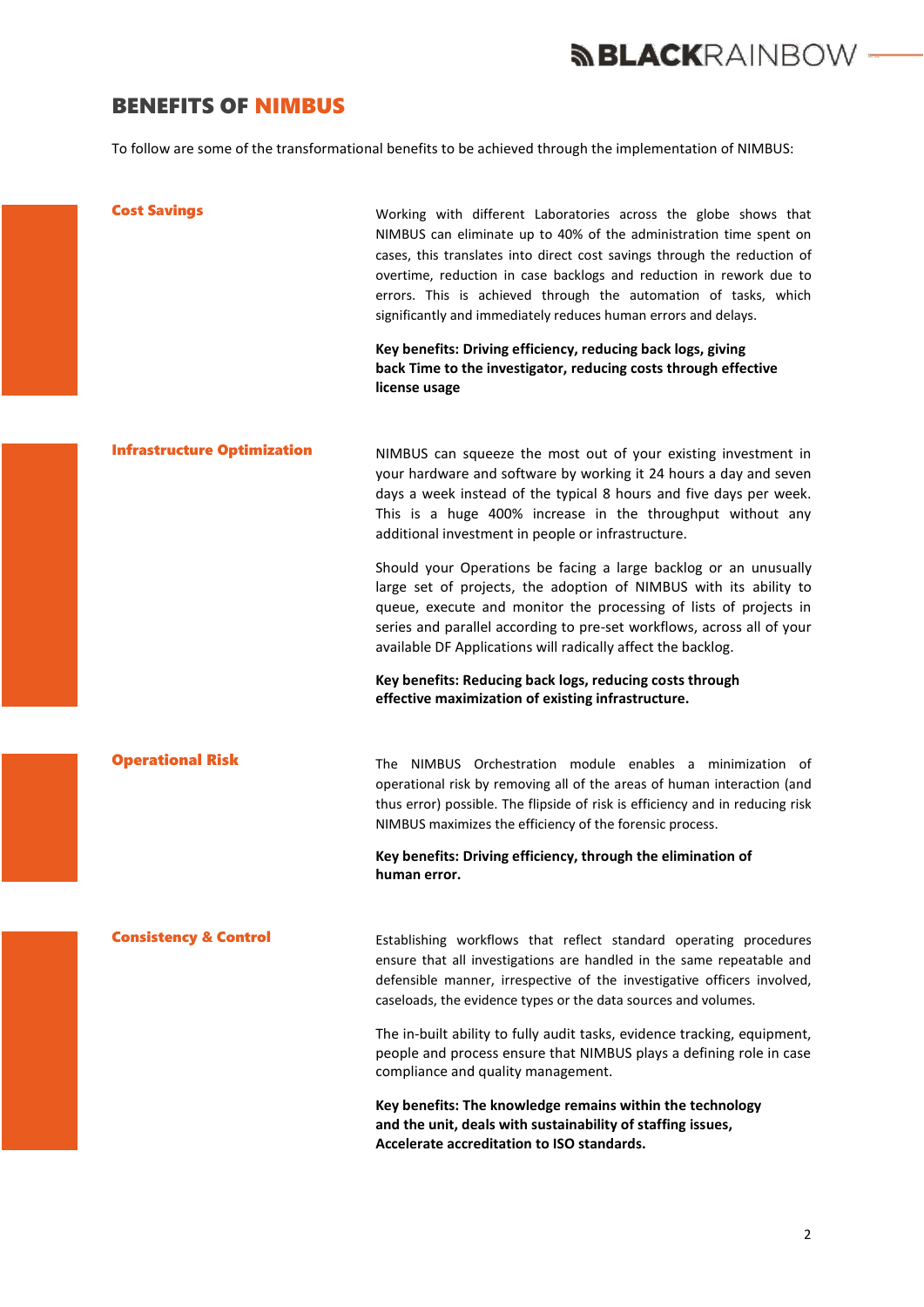| <b>Real Time Transparency</b>          | NIMBUS provides complete real time transparency as to the status<br>of the investigation, the allocated work tasks (technical or manual)<br>and the qualifications of the associated Investigators to carry out the<br>tasks. It also tracks time allocated to tasks and task completion<br>relative to service level agreements (SLA's).<br>Key benefits: Instant reporting and feedback of case status,                                |
|----------------------------------------|------------------------------------------------------------------------------------------------------------------------------------------------------------------------------------------------------------------------------------------------------------------------------------------------------------------------------------------------------------------------------------------------------------------------------------------|
|                                        | granular controls and accelerate accreditation to ISO standards                                                                                                                                                                                                                                                                                                                                                                          |
| <b>Flexibility</b>                     | This is perhaps one of the most impactful benefit of NIMBUS, it<br>provides flexibility through the workflow framework to set up<br>workflows that reflect the way you want to work. You do not alter<br>your work process to fit "canned" software - the software simply<br>adapts to your processes and supports the redesign and automation<br>of processes on your journey of continuous improvement.                                |
|                                        | NIMBUS is application agnostic, it works with all forensic<br>investigation tools, therefore allowing you to pick the right tool for<br>the right job and integrate developments and advancements in<br>these tools as they become available.                                                                                                                                                                                            |
|                                        | Key benefits: Driving efficiency and simplicity, reducing back logs,<br>giving back time to the investigator, reducing costs through<br>effective license usage                                                                                                                                                                                                                                                                          |
| <b>Scalable Collaborative Platform</b> | NIMBUS is built to scale. It scales across users, data sources, hardware<br>and applications. It is built for cross case collaboration enabling artefacts<br>in one case to be matched to other cases uncovering commonalities,<br>trends and associations. This is the true power of the system. The Elastic<br>Search back end provides the ability to rapidly search data at Petabyte<br>scale and normalizes this data for analysis. |
|                                        | NIMBUS provides the platform for local and regional Law<br>Enforcement to integrate into a national platform solution.                                                                                                                                                                                                                                                                                                                   |
|                                        | Key benefits: Modular construction provides ultimate flexibility for<br>the platform in the future, local, national or international leverage<br>and transport layer for information. Rapid enterprise search.                                                                                                                                                                                                                           |
| <b>Human Resource development</b>      | The Quality Management module also functions as a Human<br>Resource development module as it outlines and tracks current<br>competencies, qualifications and training as well as required<br>competencies, qualifications and training for ongoing development<br>and certification relative to their current or future roles.                                                                                                           |
|                                        | Key benefits: Sustainability of staff and maintenance of skill                                                                                                                                                                                                                                                                                                                                                                           |

**Ultimately, the combination of the above benefits will deliver a transformational change to the investigation process combining case management efficiencies, quality assurances, applied processes and repeatable and defensible outcomes.**

**level within the unit, training planning and budget control**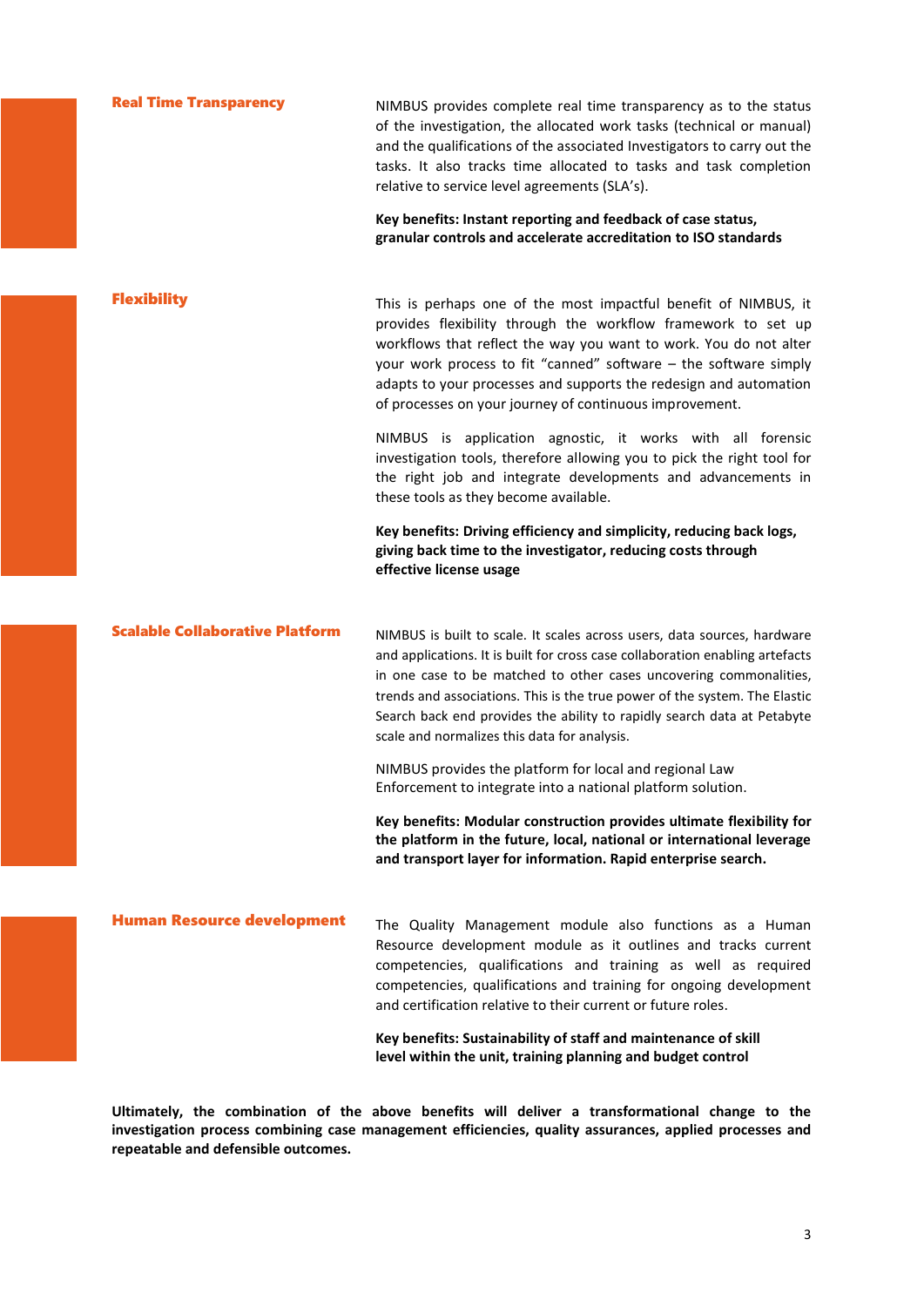## *MBLACKRAINBOW -*

### NIMBUS SOLUTION OVERVIEW

At this stage of our process your Team will have seen a product demonstration and perhaps been given access to a test environment, however we would like to briefly refresh you on some of our key features and functionality which make NIMBUS the solution of choice. The following touch, feel and functionality is available through all the core modules of Case and Quality Management.

| <b>Dynamic User experience &amp;</b><br>interaction                                      | One touch design, multiple themes and languages<br>$\bullet$<br>Specific Dashboards to cover any role: country manager, lab manager,<br>$\bullet$<br>investigator or analyst<br>Touch screen enabled<br>٠                                                                                                                                                                                                                             |
|------------------------------------------------------------------------------------------|---------------------------------------------------------------------------------------------------------------------------------------------------------------------------------------------------------------------------------------------------------------------------------------------------------------------------------------------------------------------------------------------------------------------------------------|
| Simple, highly customisable<br>workflows for Digital and<br><b>Traditional Forensics</b> | Design and build tasks into workflows<br>$\bullet$<br>Map digital and investigation workflow into technology<br>$\bullet$<br>Build template simple design or complex workflow<br>$\bullet$<br>Orchestrate all workflows to work with your 3 <sup>rd</sup> party applications such as<br>$\bullet$<br>NUIX, Encase, FTK Griffeye or any other digital forensic technology<br>Repeatable, auditable and defensible working<br>$\bullet$ |
| <b>Evidence submission and tracking</b>                                                  | $\bullet$<br>End to end detailed exhibit submission capability and tracking<br>$\bullet$<br>Ticketing & Tasking<br>Controlled exhibit handling, continuity, bulk handling and auditing<br>$\bullet$                                                                                                                                                                                                                                   |
| <b>Control and administration</b>                                                        | Unlimited role settings on a very granular level<br>$\bullet$<br>AD, LDAP or manual integration<br>$\bullet$<br>Allow access to different capability in the solution Case Management,<br>$\bullet$<br>Orchestration, QMS, Ticketing & Tasking - Allow regional settings<br>between offices<br>Simple administration<br>$\bullet$                                                                                                      |
| <b>Case Notation &amp; Reporting</b>                                                     | Enter case notes at any screen<br>$\bullet$<br>Copy and paste external files, drag and drop, upload and screen grab to<br>$\bullet$<br>enter ready for reporting<br>Create flexible or template reports<br>$\bullet$<br>Filter case notes by person, keyword, exhibit etc<br>$\bullet$<br>Export case notes into reports by bulk or individual selection<br>$\bullet$<br>Combine multiple reports into one editable report<br>٠       |
| <b>Location (including GEO)</b>                                                          | Geo location for exhibit seizures<br>$\bullet$<br>Find addresses by postcode or quick ref<br>$\bullet$<br>Pin drop for exhibits found in location without address<br>$\bullet$<br>Search across cases for exhibits found in surrounding area<br>$\bullet$<br>Operational analytics on geo location activity<br>$\bullet$                                                                                                              |
| <b>Operational Graphing Analytics</b>                                                    | Graphing to give operational overview<br>$\bullet$<br>Instant visibility into the Operation<br>$\bullet$<br>Can be designed to graph any content of the CMO                                                                                                                                                                                                                                                                           |
| <b>DF Application Environment</b><br><b>Monitoring</b>                                   | Monitoring of 3 <sup>rd</sup> party applications<br>$\bullet$<br>Continuous feed<br>$\bullet$<br>Error log parsing of 3 <sup>rd</sup> party application to alert users<br>$\bullet$<br>Monitoring of Hardware performance<br>٠<br>Monitoring of hardware and application error logs<br>$\bullet$                                                                                                                                      |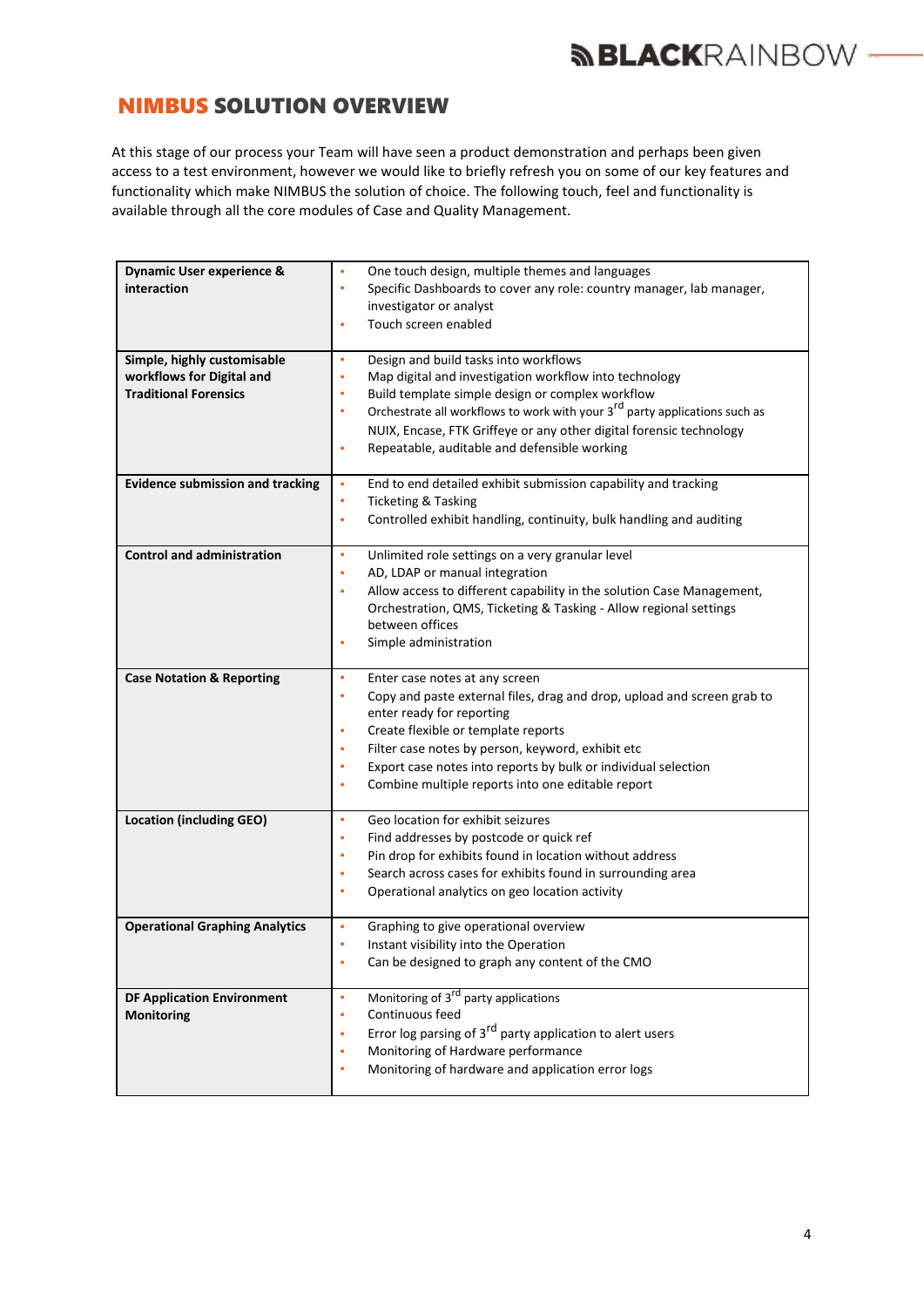# *MBLACKRAINBOW —*

The following is a summary of the functionality found in the modules within just the Case Management System. In addition, there are also modules reviewed which are not part of this document in order to give the reader insight into the progression of the system.

| <b>Case Management</b>           | Case creation wizard<br>$\bullet$                                            | ☑      |
|----------------------------------|------------------------------------------------------------------------------|--------|
| - Core                           | Automatic Case folder setup & storage allocation<br>$\bullet$                | ☑      |
|                                  | Dynamic User experience and interaction<br>$\bullet$                         | ☑      |
|                                  | One touch design, multiple themes and languages<br>$\bullet$                 | ☑      |
|                                  | Simple navigation<br>$\bullet$                                               | ☑      |
|                                  | Full case, people & asset overview<br>$\bullet$                              | ☑      |
| <b>Evidence submission &amp;</b> | End to end detailed exhibit submission capability<br>$\bullet$               |        |
| tracking                         | and tracking                                                                 | ☑      |
|                                  | Initial submission by form, manual or portal<br>$\bullet$                    | ☑      |
|                                  | Controlled exhibit handling, continuity, bulk handling<br>$\bullet$          |        |
|                                  | and auditing                                                                 | ☑      |
|                                  | Exhibit status alerting<br>$\bullet$                                         | ☑      |
|                                  | Movement, sealing, exhibit bulk actions<br>$\bullet$                         | ☑      |
|                                  | Risk scoring and SLA exhibit tracking<br>$\bullet$                           | ☑      |
| <b>Portal</b>                    | $\bullet$<br>Dedicated light and Scalable Web portal                         | ☑      |
|                                  | Mobile App enabled<br>$\bullet$                                              | ☑      |
|                                  | Configurable fields dependent on requirements<br>$\bullet$                   | ☑      |
|                                  | Enter once and information seamlessly carried<br>$\bullet$                   | ☑      |
|                                  | through into the full application                                            | ☑      |
|                                  | Touch screen design<br>$\bullet$<br>View cases and check the status of cases |        |
|                                  | $\bullet$<br>User aware<br>$\bullet$                                         | ☑<br>☑ |
|                                  | List and view all cases assigned to user by status, date<br>$\bullet$        | ☑      |
|                                  | or Name                                                                      |        |
|                                  | View ongoing cases and add further information and<br>$\bullet$              | ☑      |
|                                  | requests                                                                     |        |
|                                  | Quickly and easily enter new case requests and<br>$\bullet$                  | ☑      |
|                                  | submissions                                                                  |        |
|                                  | Editable drop-down menu items for efficiency<br>$\bullet$                    | ☑      |
|                                  | Prioritise and submit<br>$\bullet$                                           | ☑      |
|                                  | Add extra information to a case remotely such as<br>$\bullet$                | ☑      |
|                                  | photos, documents and scene photographs                                      |        |
|                                  | Scene documentation or further case requests and<br>$\bullet$                | ☑      |
|                                  | information<br>Enter a new request or case remotely                          | ☑      |
|                                  | Add exhibits, statements, case information, notes,                           | ☑      |
|                                  | locations, people of interest remotely                                       |        |
| <b>Case Notation &amp;</b>       | $\bullet$<br>Enter case notes at any screen                                  | ☑      |
| <b>Reporting</b>                 | Copy and paste external files, drag and drop, upload<br>$\bullet$            |        |
|                                  | and screen grab to enter ready for reporting                                 | ☑      |
|                                  | Create flexible or template reports<br>$\bullet$                             | ☑      |
|                                  | Filter case notes by person, keyword, exhibit etc<br>$\bullet$               | ☑      |
|                                  | Export Case notes into reports by bulk or<br>$\bullet$                       |        |
|                                  | individual selection                                                         | ☑      |
| <b>Action Management</b>         | $\bullet$<br>Bulk and individual tasking                                     | ☑      |
|                                  | Task alerting internally or via email<br>$\bullet$                           | ☑      |
|                                  | Design and build tasks into Workflows<br>٠                                   | ☑      |
|                                  | Manage tasks completion<br>٠                                                 | ☑      |
|                                  | Escalate high priority tasks<br>٠                                            | ☑      |
|                                  | Assign, prioritise<br>٠                                                      | ☑      |
|                                  | Graphical Kanban live action update dashboard<br>٠                           | ☑      |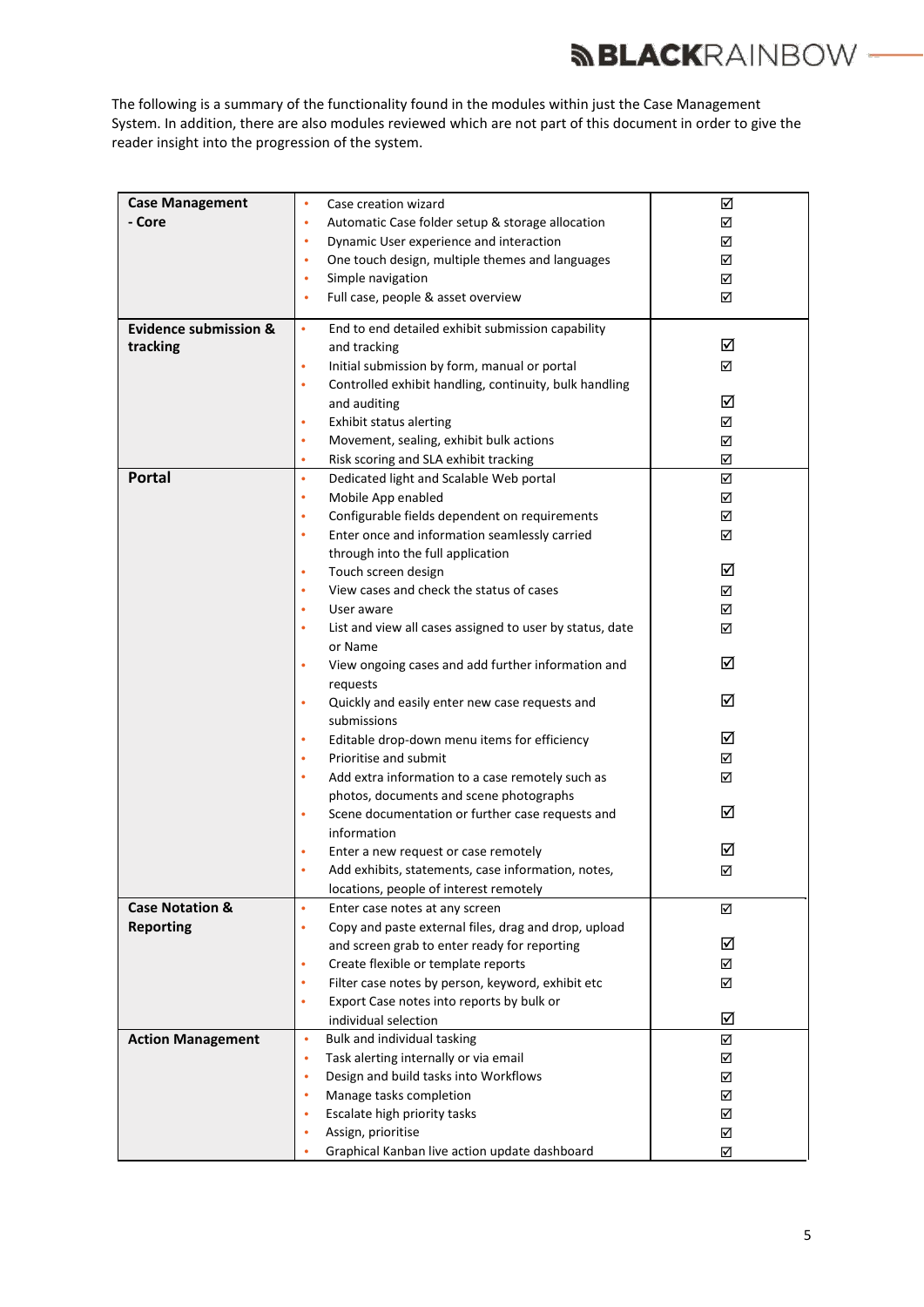# **BLACK**RAINBOW —

|                              | • Actions, sub actions, activity recording, add                                              | ☑      |
|------------------------------|----------------------------------------------------------------------------------------------|--------|
|                              | attachments                                                                                  | ☑      |
|                              | • Filter and search actions within the case<br>Visualise Action trees                        | ☑      |
|                              | • Interact dynamically to see activity threads                                               | ☑      |
|                              | • Show quickest routes between actions for evidential                                        | ☑      |
|                              | integrity                                                                                    |        |
| <b>Messaging and</b>         | Instant chat messaging on a case per case or global use<br>$\bullet$                         | ☑      |
| <b>Notifications</b>         | Invite users to private chat                                                                 | ☑      |
|                              | • Export chat if needed                                                                      | ☑      |
|                              | • Add Attachments, Images, documents                                                         | ☑      |
|                              | Full notification ability<br>٠<br>Dynamic Notification dashboard<br>$\bullet$                | ☑      |
|                              | • 'New' icon flags new items for review                                                      | ☑<br>☑ |
|                              | • Add actions directly from chat                                                             | ☑      |
|                              |                                                                                              |        |
| <b>Security Management</b>   | Unlimited role-based settings on a very granular level<br>٠                                  | ☑      |
|                              | AD, LDAP or manual integration<br>$\bullet$                                                  | ☑      |
|                              | Regional settings enabled<br>$\bullet$                                                       | ☑      |
|                              | Page, document or folder total lock down security                                            | ☑      |
|                              | Allow regional settings between offices                                                      | ☑      |
|                              | Allow access to different capability in the solution<br>Case Management, Orchestration, QMS, | ☑      |
|                              | Ticketing & Tasking                                                                          |        |
|                              | Simple administration<br>$\bullet$                                                           | ☑      |
|                              | Encryption of data at rest and in transit                                                    | ☑      |
|                              | Full environmental monitoring<br>٠                                                           | ☑      |
|                              | Monitor Processor performance<br>٠                                                           | ☑      |
|                              | Monitor Disk usage<br>٠                                                                      | ☑      |
|                              | Monitor Memory usage<br>٠                                                                    | ☑      |
|                              | Editable gauges to monitor any application or<br>٠                                           | ☑      |
|                              | environment                                                                                  |        |
| <b>Operational Analytics</b> | Graphing to give Operational overview<br>$\bullet$                                           | ☑      |
|                              | • Instant visability into the Operation                                                      | ☑      |
|                              | • Can be designed to graph any content of the CMO                                            | ☑      |
|                              | Link operational elements to reveal patterns                                                 | ☑      |
|                              | • Intuitive colouring and icons humanise the links                                           |        |
|                              | and visuals<br>• Custom build canvas graphs and export function                              | ☑<br>☑ |
|                              | Build user defined links and name them                                                       | ☑      |
|                              | • Add new or existing nodes to the canvas                                                    | ☑      |
|                              | • Export the canvas to svg for reports                                                       | ☑      |
|                              | • Colour the canvas nodes as required                                                        | ☑      |
|                              | • Tell the story of links through the canvas analytics                                       | ☑      |
|                              | Instant case analytics                                                                       | ☑      |
|                              | • Show all dependency links of the case                                                      | ☑      |
|                              | • View detailed entity attributes                                                            | ☑      |
|                              | • Full picture of the case                                                                   | ☑      |
|                              | • Timeline creation with flexible entry<br>• Add any detail from the case to the timeline    | ☑      |
|                              | • Visually tell the story detailing sequential events                                        | ☑<br>☑ |
|                              | • Search, filter, highlight the timeline                                                     | ☑      |
|                              | • Focus in on connected timeline events                                                      | ☑      |
|                              | • Build multiple timelines to analyse different versions of                                  | ☑      |
|                              | events to highlight story flaws                                                              |        |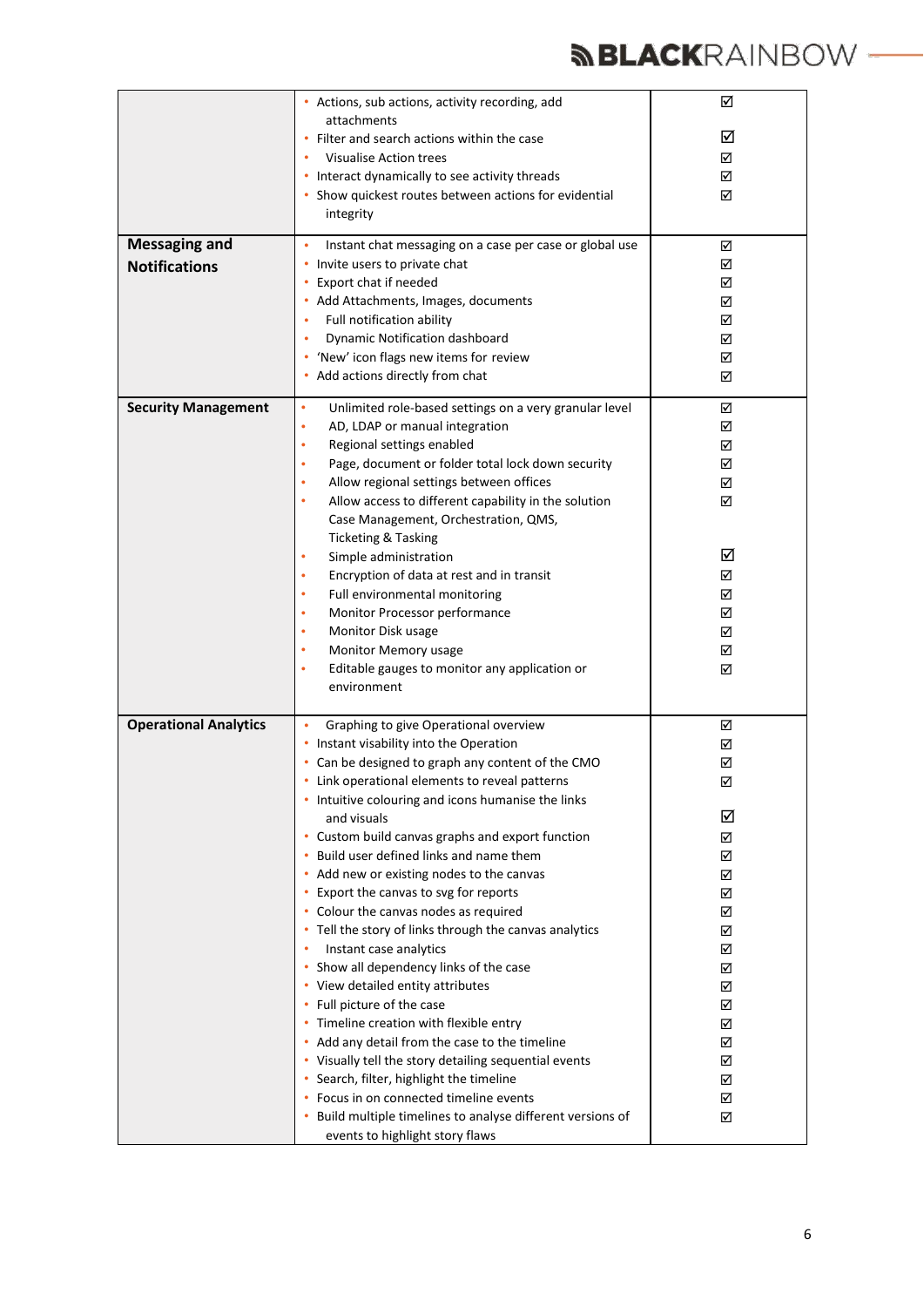# **BLACK**RAINBOW —

| <b>Workflow</b>           | Custom creation workflow management<br>٠                                   | ☑ |
|---------------------------|----------------------------------------------------------------------------|---|
| <b>Management</b>         | Drag and drop building<br>٠                                                | ☑ |
|                           | • Map digital and investigation workflow into technology                   | ☑ |
|                           | • Build template simple design or complex workflow                         | ☑ |
|                           | • Orchestrate all workflows to work with your third party                  | ☑ |
|                           | applications such as NUIX, Encase, FTK Griffeye or any                     |   |
|                           | other forensic technology                                                  |   |
|                           | • Build once and use many times, share validated flows                     | ☑ |
|                           | amongst the lab to enable all users                                        |   |
|                           | • No restrictions, works your way                                          | ☑ |
|                           | • Run very complex flows in an auditable and repeatable                    | ☑ |
|                           | way                                                                        |   |
|                           | • Share validated flows amongst the lab to enable all                      | ☑ |
|                           | users                                                                      |   |
| <b>DF Application</b>     | Monitoring of 3 <sup>rd</sup> party applications<br>$\bullet$              | ☑ |
| <b>Environment</b>        | Continuous feed<br>$\bullet$                                               | ☑ |
| <b>Monitoring</b>         | Error log parsing of 3 <sup>rd</sup> party application to alert users<br>٠ | ☑ |
|                           | • Monitoring of hardware performance                                       | ☑ |
|                           | • Monitoring of hardware and application error logs                        | ☑ |
|                           | • Correlate errors to give context                                         | ☑ |
|                           | Orchestrate remote workers<br>$\bullet$                                    | ☑ |
|                           | Understand connectivity issues<br>٠                                        | ☑ |
|                           | • Alert users via email or SMS                                             | ☑ |
|                           |                                                                            |   |
| <b>Orchestration</b>      | Workflow & Automation framework<br>$\bullet$                               | ☑ |
|                           | • Validation of assets against workflow                                    | ☑ |
|                           | • Task scheduling and management                                           | ☑ |
|                           | • Task and asset utilisation reporting designed                            | ☑ |
|                           | • Compound workflows and automation to Orchestrate                         | ☑ |
|                           | the environment                                                            | ☑ |
|                           | • Queue workflows for continuous and efficient                             | ☑ |
|                           | technology utilisation                                                     | ☑ |
|                           |                                                                            |   |
| <b>Integrated Quality</b> | Workflow & Automation framework<br>$\bullet$                               | ☑ |
| <b>Management System</b>  | • Validation of assets against workflow                                    | ☑ |
|                           | • Task scheduling and management                                           | ☑ |
|                           | • Task and asset utilisation reporting designed                            | ☑ |
|                           | • Audit schedules and assignment                                           | ☑ |
|                           | • Audit risk matrix and management                                         | ☑ |
|                           | Templates and reporting                                                    | ☑ |
|                           | • Non-conformance investigation, actions and reporting                     | ☑ |
|                           | • Task management of non-conformances including,                           | ☑ |
|                           | corrective, preventative and improvement actions                           | ☑ |
|                           | Asset register<br>٠                                                        | ☑ |
|                           | • Asset on-boarding and disposal                                           | ☑ |
|                           | • Maintenance and licence scheduling                                       | ☑ |
|                           | • Activity and utilisation tracking                                        | ☑ |
|                           | • Personnel competency profiles and ranking                                | ☑ |
|                           | • Competency profiles cross referenced to task type and                    | ☑ |
|                           | task permission                                                            | ☑ |
|                           | • Peer review functionality, reporting & task assignment                   | ☑ |
|                           |                                                                            |   |
|                           | Competency development planning                                            | ☑ |
|                           | • Training calendar, scheduling and assignment                             | ☑ |
|                           | • Training tracking and completion                                         | ☑ |
|                           | Training performance                                                       | ☑ |
|                           | • Permission and versioning controls                                       | ☑ |
|                           | Auto Indexing<br>٠<br>Notification and distribution                        | ☑ |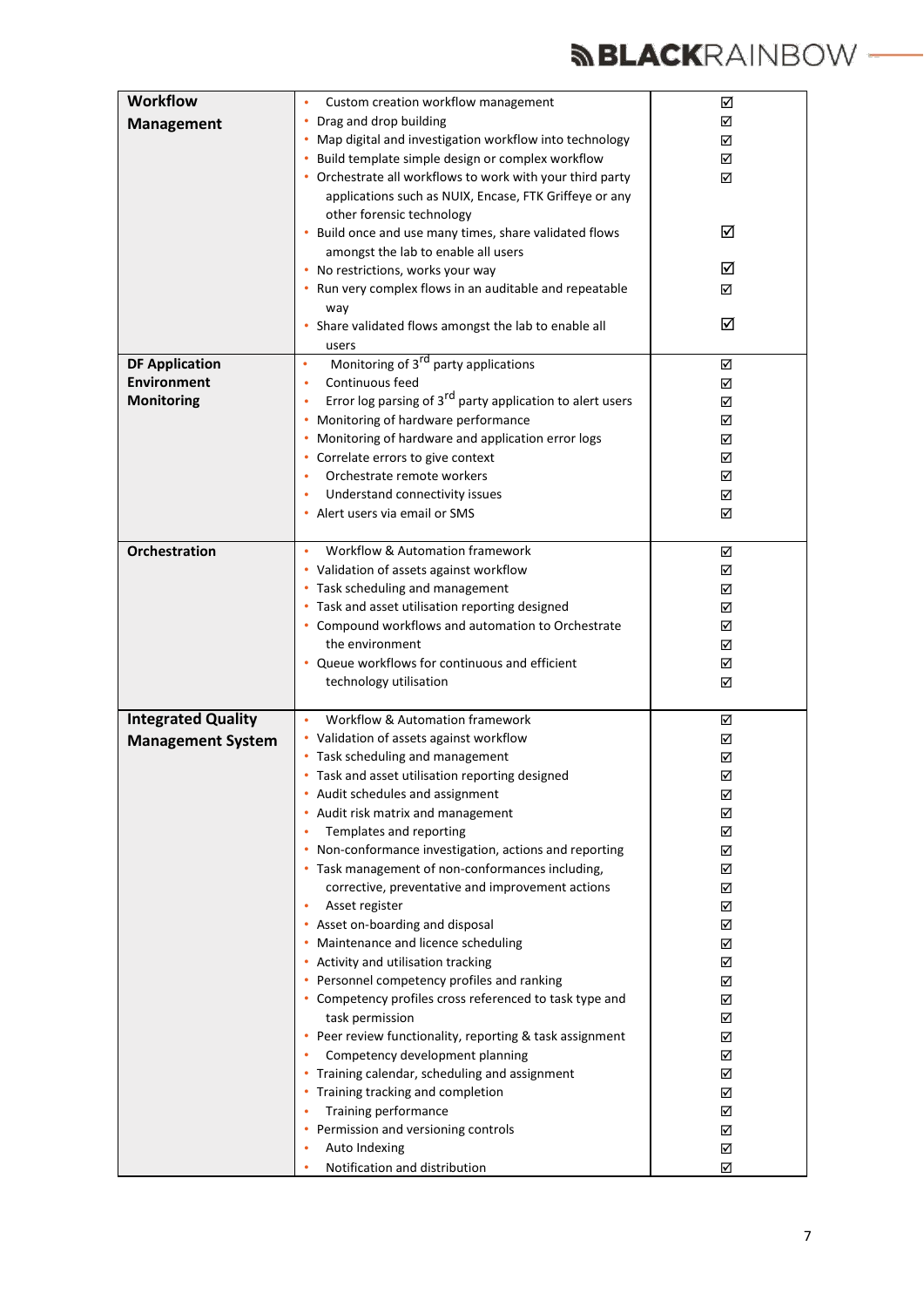|                            | • Access recording and reporting                                     | ☑ |
|----------------------------|----------------------------------------------------------------------|---|
|                            | • Document retention scheduling & compliance                         | ☑ |
| <b>Integrated Learning</b> | InLine web based LMS<br>$\bullet$                                    | ☑ |
| <b>Management System</b>   | • PPT's or courses converted into an online                          | ☑ |
|                            | interactive Manual                                                   | ☑ |
|                            | • Video uploading for technical or training support                  | ☑ |
|                            | Support manual integration                                           | ☑ |
|                            | • Integrated QMS to update Competency and Training                   |   |
|                            | of staff                                                             | ☑ |
|                            | InLine knowledge checks<br>$\bullet$                                 | ☑ |
|                            | Practical assessment integration<br>$\bullet$                        | ☑ |
|                            | • Scalable train the trainer approach                                | ☑ |
|                            | Knowledge base capability                                            | ☑ |
|                            | • SCORM & SCORMX compliant                                           | ☑ |
|                            | • Build your own courses with ease                                   | ☑ |
|                            | • Carry out assessments in line and auto update user<br>competencies | ☑ |
|                            | • Embed videos, carry out practical exercises via Virtual            | ☑ |
|                            | machines                                                             |   |
|                            | • Video, html, powerpoints etc                                       | ☑ |
| <b>Advanced</b>            | Elastic Search scalable foundation<br>$\bullet$                      | ☑ |
| Investigative              | Machine learning for trends and anomaly detection                    | ☑ |
| <b>Toolkit</b>             | • AI for suggestive next steps and links into complex                | ☑ |
|                            | crimes (BRAIN)                                                       | ☑ |
|                            | Integration of all disciplines for the investigation into<br>٠       | ☑ |
|                            | one Investigative backbone                                           | ☑ |
|                            | • Intelligence extraction to feed BRAIN from aggregated              | ☑ |
|                            | sources and internal/investigative data                              | ☑ |
|                            | Compare case against case for similarities<br>٠                      | ☑ |
|                            | • POLE driven super timeline of events                               | ☑ |
|                            | • Complex and organised crime Investigation framework                | ☑ |
| <b>Disclosure</b>          | Updated workflow framework<br>$\bullet$                              | ☑ |
|                            | • Compliance and control alerts                                      | ☑ |
|                            | Audit checklists and review                                          | ☑ |
|                            | Document templating & collaboration                                  | ☑ |
|                            | Deal with criminal or civil disclosure rules                         | ☑ |
|                            | • Assign used, unused, sensitive information                         | ☑ |
|                            | • Auditable and traceable Disclosure decisions                       | ☑ |
|                            | • Categorise investigator generated material                         | ☑ |
|                            | • Add statements, exhibits and other items                           | ☑ |
|                            | • Categorise legally privileged, used or unused, sensitive,          | ☑ |
|                            | non-sensitive, items in the disclosure list                          |   |
|                            | • Disclosure Dashboard with search and filter to focus<br>review     | ☑ |
|                            | • Disclosure and document review platform                            | ☑ |
|                            | • View and filter listed items                                       | ☑ |
|                            | • See if items have tags, comments, highlights, actions              | ☑ |
|                            | attributed                                                           |   |
|                            | • OCR, annotate, highlight, comment, redact, tag, bulk               | ☑ |
|                            | action, categorise, hyperlink, transcribe and translate              |   |
| <b>Case File Builder</b>   | Digital case file builder<br>$\bullet$                               | ☑ |
|                            | • Instantly populated from case information                          | ☑ |
|                            | • Any template can be used to populate in line                       | ☑ |
|                            | • All versions stored for reference                                  | ☑ |
|                            |                                                                      | ☑ |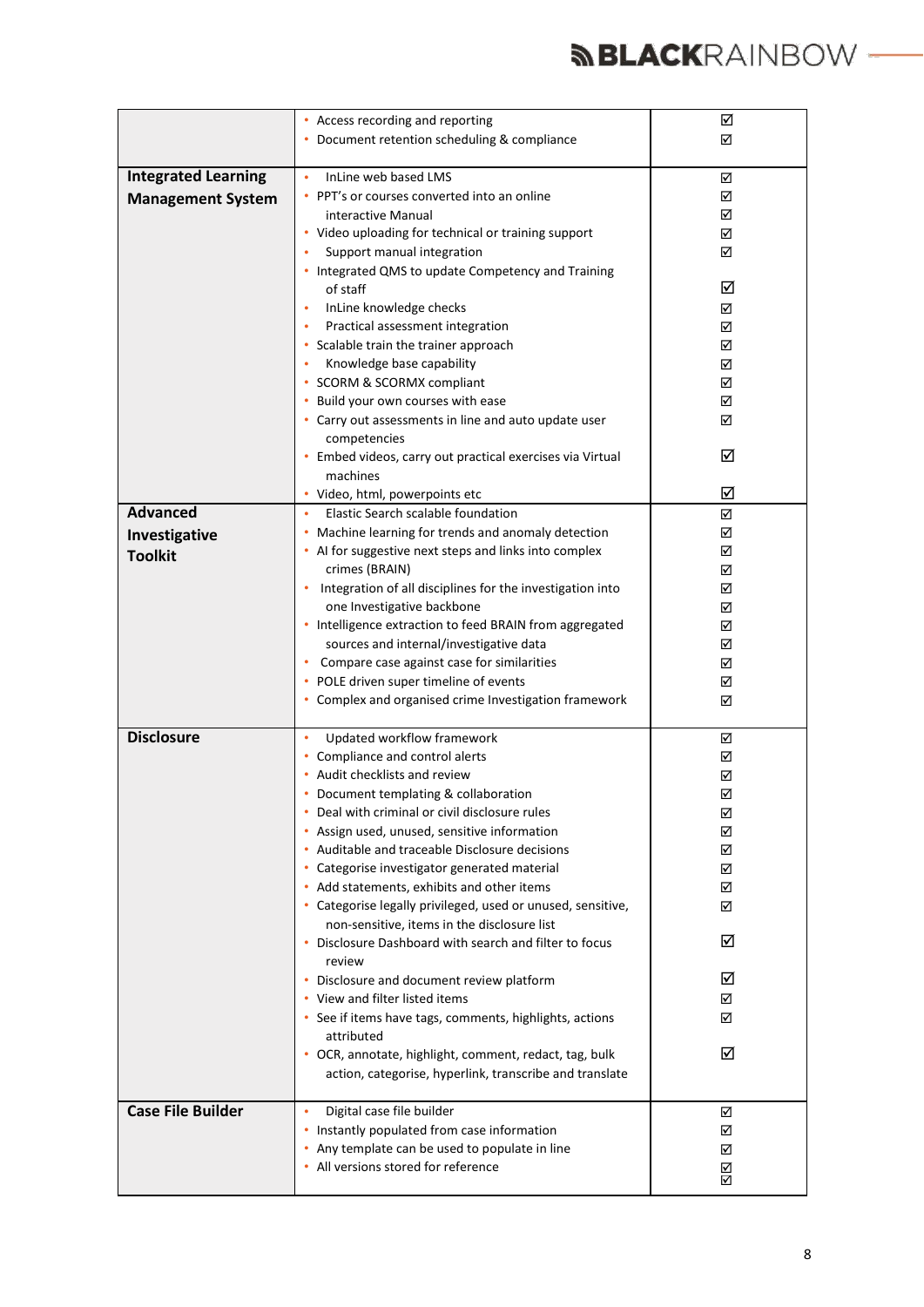|                            | • Save, review and authorise before being published into<br>case file | ☑ |
|----------------------------|-----------------------------------------------------------------------|---|
|                            | • Build a case file, decision, charging, full, any                    | ☑ |
|                            | configuration and allow it to be viewed on mobile                     |   |
|                            | devices                                                               |   |
|                            | • Drive paperless investigations and court reports                    | ☑ |
| <b>Forensic Management</b> | Manage all case submission and tasking allocations<br>$\bullet$       | ☑ |
| Unit                       | Design and build the forensic strategy<br>٠                           | ☑ |
|                            | • Monitor the decision logs for the investigation                     | ☑ |
|                            | Manage all elements of the investigation                              | ☑ |
|                            | Resource allocation, budgets                                          | ☑ |
|                            | • KPI dash boards on key stages                                       | ☑ |
|                            | • Pull all elements of the investigation into one                     | ☑ |
|                            | auditable framework                                                   | ☑ |
|                            | Manage QMS and auditing capabilities<br>٠                             | ☑ |
|                            | • Authorise cases after triage into full investigation                | ☑ |
|                            | • FMU framework is extensible for future growth                       | ☑ |
|                            | • Manage forensic request and case queues, Triage,                    | ☑ |
|                            | accept, reject submissions                                            |   |
|                            | • Append notes, documentation and actions to                          | ☑ |
|                            | submissions                                                           |   |
|                            | • Enhanced Dashboard configuration capability                         | ☑ |
|                            | • Management reporting from Dashboard                                 | ☑ |
|                            |                                                                       |   |
| Management                 | Case weekly reports<br>$\bullet$                                      | ☑ |
| <b>Reporting</b>           | • Automatically generated weekly or ad-hoc                            | ☑ |
|                            | • Report can be emailed or notification sent through the              | ☑ |
|                            | system                                                                |   |
|                            | • Intelligent reports graphically show the delta in the<br>case       | ☑ |
|                            | • What new exhibits have been recorded                                | ☑ |
|                            | • How many actions completed,                                         | ☑ |
|                            | New case information added                                            | ☑ |
|                            | • Report can be configured to any requirements                        | ☑ |